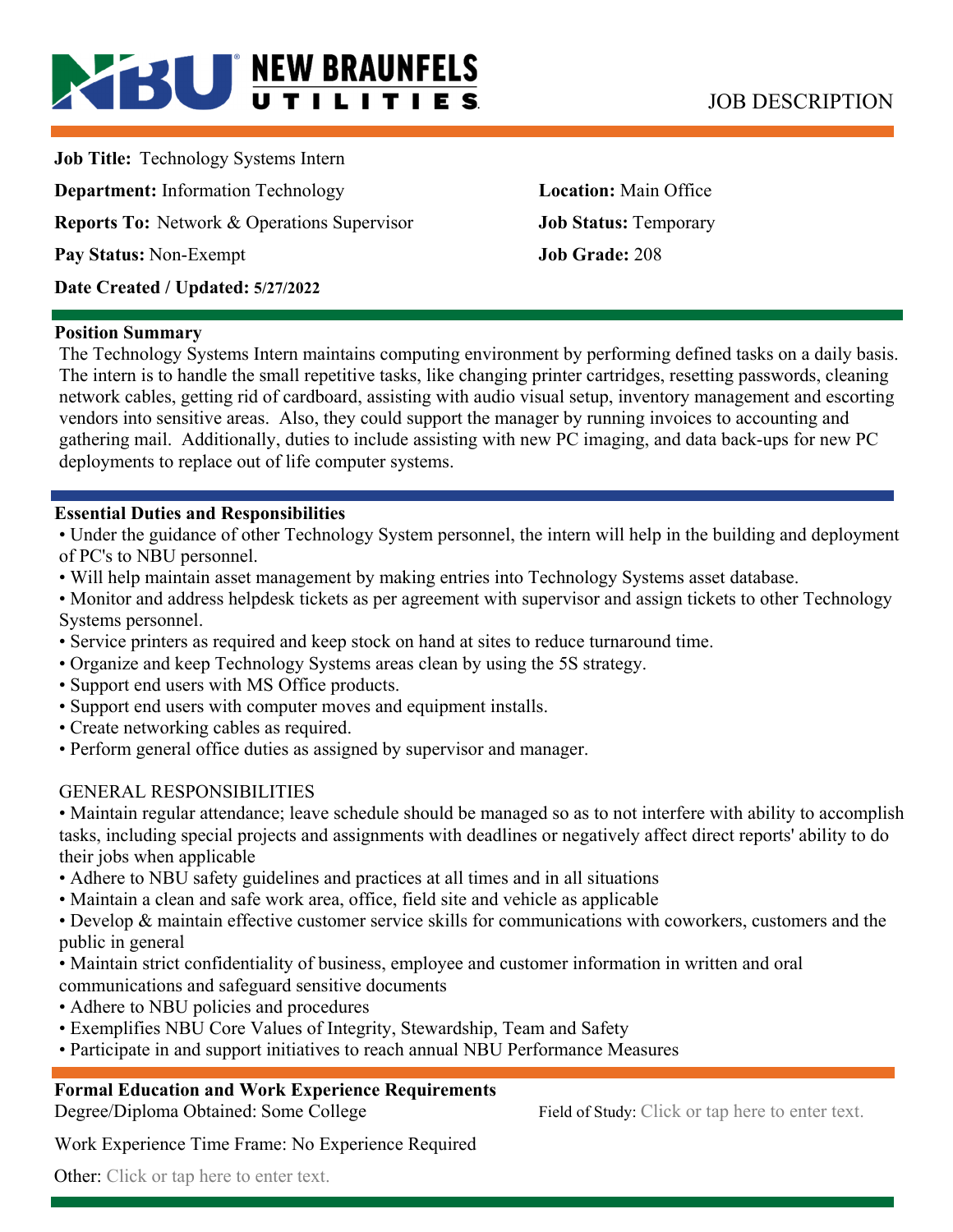## **Certification and Licensures Requirements**

Click or tap here to enter text.

# **Other Minimum Qualifications**

Working Knowledge of Microsoft Office products, basic network cabling knowledge, good organizational skills, good problem-solving skills, ability to perform routine tasks with high level of accuracy.

# **Knowledge of Computer Software**

|                        | No Knowledge | Beginner    | Intermediate | Expert |
|------------------------|--------------|-------------|--------------|--------|
| Arc GIS                | ⊠            |             |              |        |
| AutoCAD                | ⊠            |             | П            |        |
| <b>Crystal Reports</b> | $\boxtimes$  |             |              |        |
| Microsoft Access       |              | $\boxtimes$ |              |        |
| Microsoft Excel        |              |             | 区            |        |
| Microsoft Word         |              |             | $\boxtimes$  |        |
| Microsoft Publisher    |              | 冈           |              |        |
| Microsoft PowerPoint   |              | $\boxtimes$ |              |        |

### **Other Software Knowledge**

Windows Operating System

# **Experience with Machines, Tools, Equipment and Other Work Aids**

Click or tap here to enter text.

# **Physical Demands**

# **Standing: Occasionally**

- $\Box$  Making Presentations
- ☒ Observing Work Site
- $\Box$  Observing Work Duties
- ☒ Communication with Co-Workers

# **Fine Dexterity:** Constantly

- ☒ Computer Keyboard
- ☒ Telephone Keypad
- ☒ Calculator
- $\Box$  Calibrating Equipment

# **Walking:** Occasionally

☒ To Other Departments/Offices/Office Equipment  $\Box$  Around Worksite

# **Lifting:** Occasionally

- $\boxtimes$  Supplies
- $\boxtimes$  Equipment
- $\boxtimes$  Files

# **Carrying:** Frequently

- $\boxtimes$  Supplies
- $\boxtimes$  Equipment
- $\boxtimes$  Files

# **Sitting:** Frequently

- ☒ Desk Work
- ☒ Meetings
- $\Box$  Driving

#### **Reaching:** Occasionally

- $\boxtimes$  For Supplies
- $\Box$  For Files

#### **Handling:** Constantly

- ☒ Paperwork
- ☐ Monies

# **Kneeling:** Occasionally

- $\boxtimes$  Filing in Lower Drawers
- ☒ Retrieving Items from Lower Shelves/Ground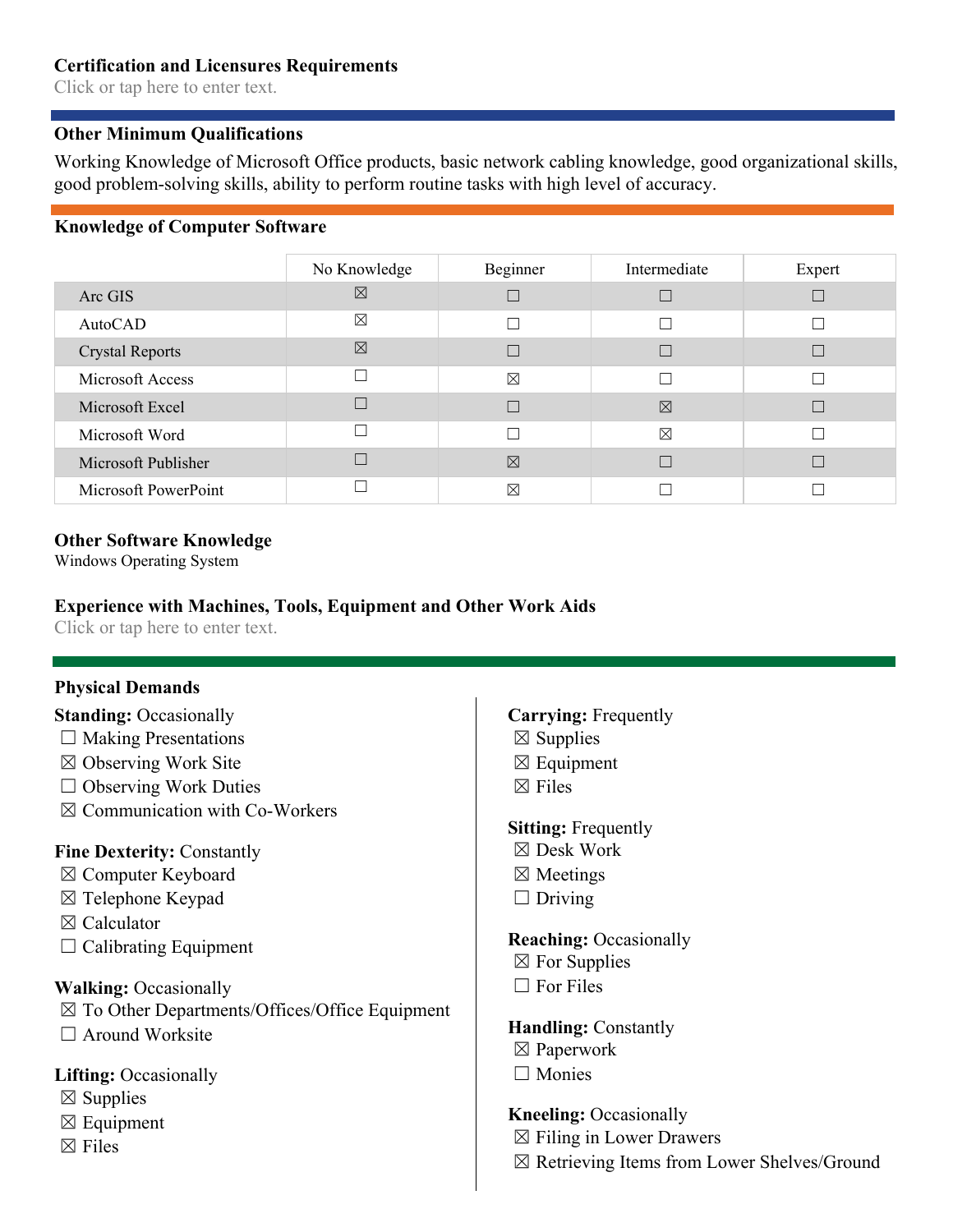# **Pushing/Pulling:** Never

- $\Box$  File Drawers
- $\Box$  Equipment
- $\Box$  Table and Chairs
- □ Hose

# **Climbing:** Occasionally

- ☒ Stairs
- ☒ Ladder
- ☒ Step Stool
- $\Box$  Onto Equipment

# **Vision:** Constantly

- $\boxtimes$  Reading
- ☒ Computer Screen
- $\Box$  Driving
- ☒ Observing Worksite

# **Foot Controls:** Never

- $\Box$  Driving
- □ Operating Heavy Equipment
- □ Dictaphone

# **Balancing: Occasionally**

- ☒ On Ladder
- $\Box$  On Equipment

# ☒ On Step Stool

**Bending: Occasionally**  $\boxtimes$  Filing in Lower Drawers ☒ Retrieving Items from Lower Shelves/Ground

 $\Box$  Making Repairs

**Crouching:** Occasionally  $\boxtimes$  Filing in Lower Drawers

☒ Retrieving Items from Lower Shelves/Ground

**Crawling:** Never □ Under Equipment

☐ Inside Attics/Pipes/Ditches

**Hearing:** Frequently ☒ Communication Via Telephone/Radio/To Co-Workers/Public  $\Box$  Listening to Equipment

**Twisting:** Occasionally ☒ From Computer to Telephone

□ Getting Inside Vehicle

**Talking:** Frequently ☒ Communication Via Telephone/Radio/To Co-Workers/Public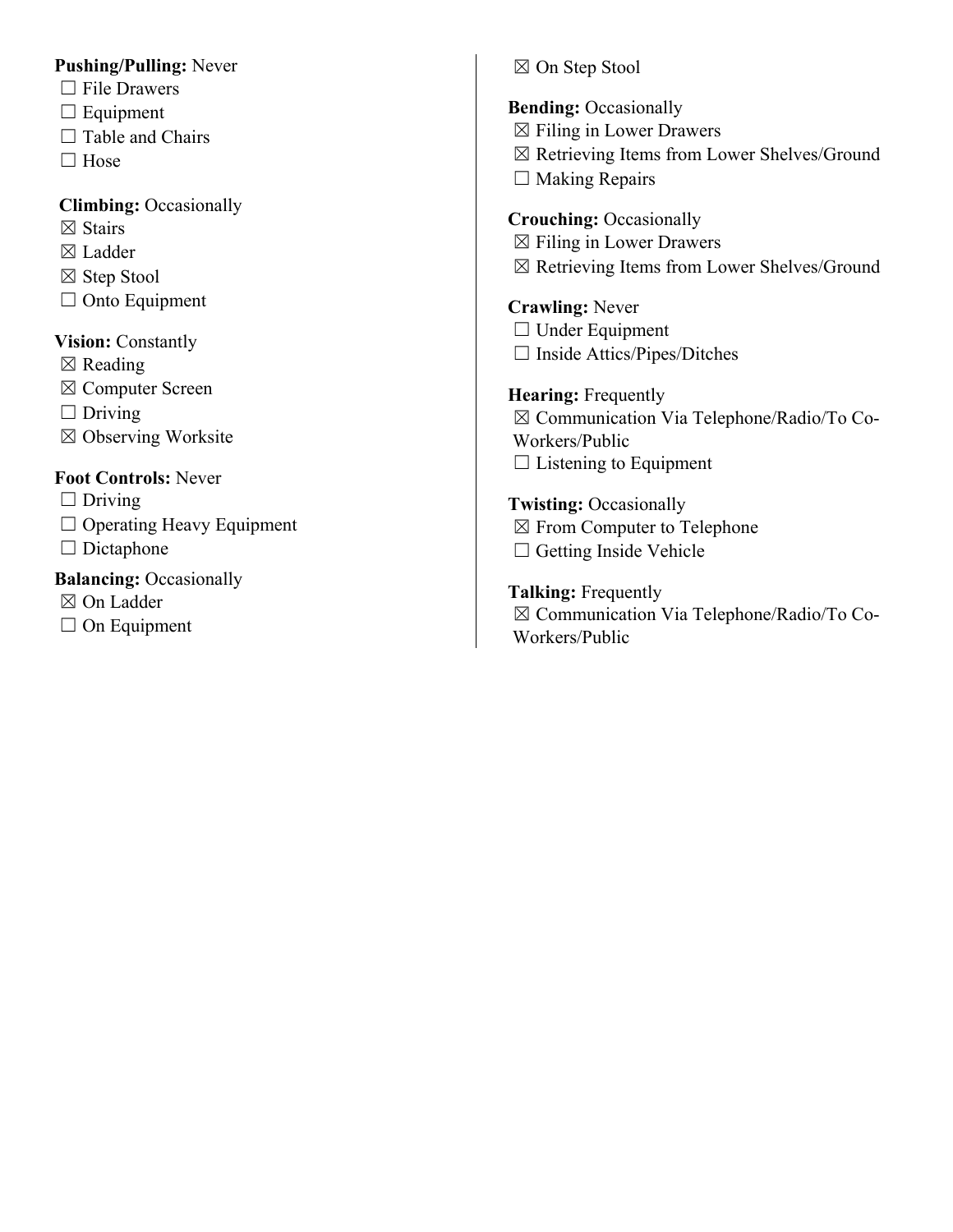# **Other**

Click or tap here to enter text.

## **Environmental Factors**

|                                                                                     | Never       | Seasonally | Several<br>Times Per<br>Year | Several<br>Times Per<br>Month | Several<br>Times Per<br>Week | Daily |
|-------------------------------------------------------------------------------------|-------------|------------|------------------------------|-------------------------------|------------------------------|-------|
| Extreme Temperature (Heat,<br>cold, extreme temp. change)                           | $\boxtimes$ | П          | $\Box$                       | $\Box$                        | $\Box$                       |       |
| Wetness and/or humidity<br>(bodily discomfort from<br>moisture)                     | $\boxtimes$ |            | П                            |                               | П                            |       |
| Respiratory Hazards (Fumes,<br>gases, chemicals, dust, and<br>dirt)                 | $\boxtimes$ |            | $\Box$                       |                               | $\Box$                       |       |
| Noise and Vibration<br>(sufficient to cause hearing<br>loss)                        | $\boxtimes$ |            | $\Box$                       |                               | П                            |       |
| Physical Hazards (High<br>voltage, dangerous<br>machinery, aggressive<br>Customers) | $\nabla$    | П          | $\Box$                       | П                             | $\Box$                       | П     |

# **Health and Safety Conditions**

|                           | Never<br>(Never Occurs) | Rarely<br>(Less than 1)<br>hour per week) | Occasionally<br>$(1/3)$ or more of<br>the time) | Frequently<br>(From $1/3$ to $2/3$<br>of the time) | Constantly<br>$(2/3)$ or more of<br>the time) |
|---------------------------|-------------------------|-------------------------------------------|-------------------------------------------------|----------------------------------------------------|-----------------------------------------------|
| <b>Mechanical Hazards</b> | $\boxtimes$             | $\Box$                                    |                                                 |                                                    |                                               |
| <b>Chemical Hazards</b>   | $\boxtimes$             | $\Box$                                    | П                                               | П                                                  |                                               |
| <b>Electrical Hazards</b> | $\boxtimes$             | $\Box$                                    | П                                               |                                                    |                                               |
| Fire Hazards              | $\boxtimes$             | $\Box$                                    | П                                               | П                                                  |                                               |
| Explosives                | $\boxtimes$             | $\Box$                                    | П                                               |                                                    |                                               |
| Communicable Diseases     | $\boxtimes$             | П                                         | П                                               | П                                                  |                                               |
| Physical Danger or Abuse  | $\boxtimes$             | П                                         |                                                 |                                                    |                                               |

# **Other**

Click or tap here to enter text.

# **Primary Work Environment: Office Environment**

Other: Click or tap here to enter text.